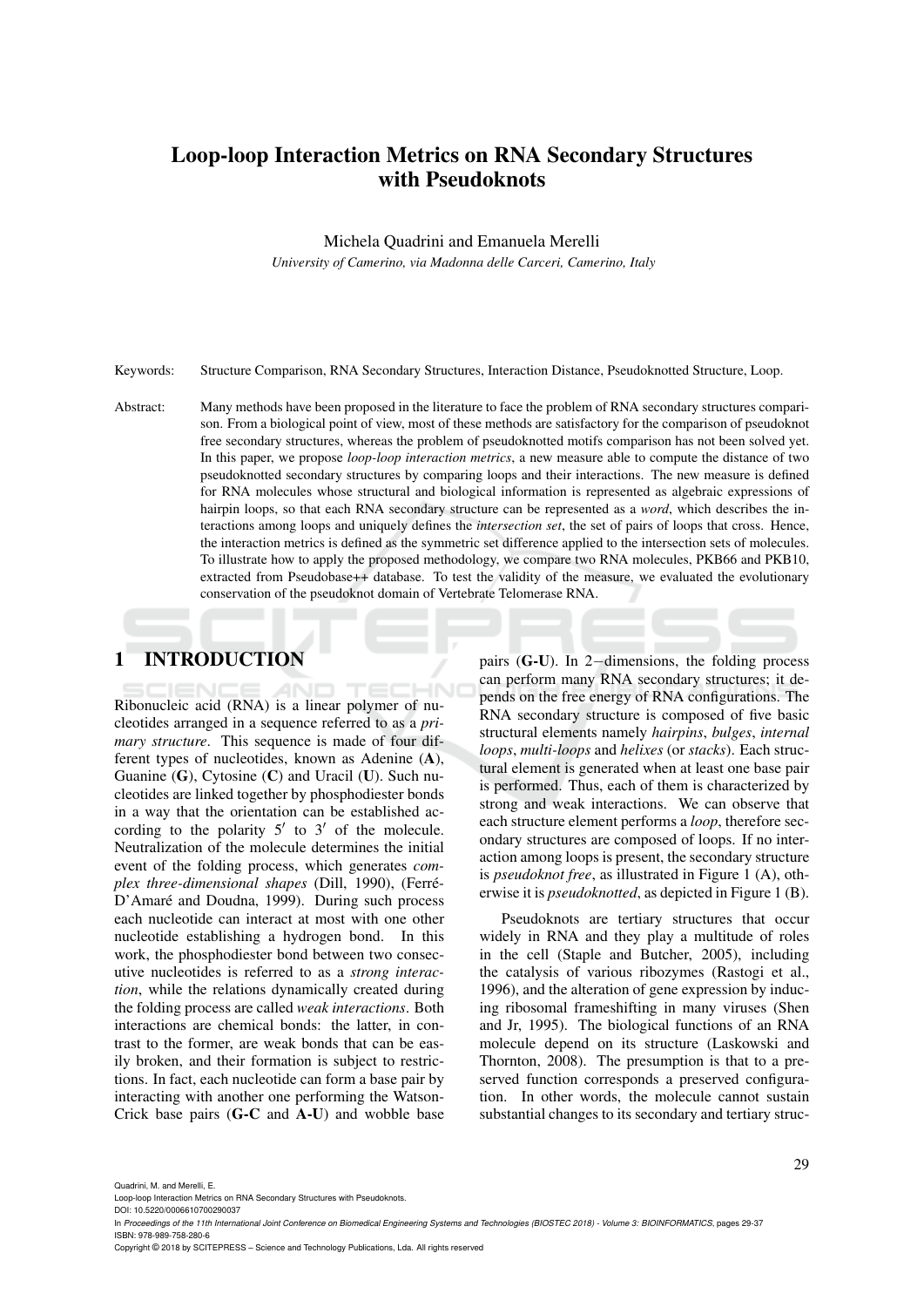

Figure 1: RNA secondary structure.

ture to preserve a particular function. Therefore, the structure comparison is used in the classification of RNA molecules, the prediction of the folding process and the measurement of the evolution stability. The comparison of RNA secondary structures is one of the main basic computational problems regarding the study of RNAs. In literature, many approaches have been proposed for facing this problem. One of them consists in the ordered trees comparison, but it works only for RNA pseudoknot free structures, since only this type of structure can be mapped into an ordered tree. The method for ordered trees comparison can be generally classified into two categories: *tree edition* and *tree alignment* (Herrbach et al., 2010). Both are based on the edit operations on nodes, i.e., node substitution, node insertion, and node delation. For each operation, a cost is associated. Thus, given two trees, through a sequence of edit operations, one changes into the other associating a cost which is given by the sum of the cost of each operation. In contrast to sequences, the alignment and edition model are not equivalent for trees. In fact, tree edition consists in constructing a common supertree, while tree alignment permits to find the common subtree. Which model is favourable depends on the biological problem of interest. It is trivial to observe that the edition problem is useful to identify the conserved structures during the folding process, while the alignment is suitable for clustering RNA molecules purely on the structure level. The problem of pseudoknotted motifs comparison has not been solved yet. Only few algorithms have been developed for studying specific cases of pseudoknots: the progress in this field has been hindered by the complexity of the problem. From an algorithmic perspective, the problem of comparing RNA structures is usually formalized as the comparison of arc-annotated sequences featuring crossing interactions. An arc-annotated sequence is a sequence over a given alphabet, together with ad-

ditional structural information specified by arcs connecting pairs of positions. The problem of computing a distance between two arc-annotated sequences was introduced in (Evans, 1999) with a model that used only three edit operations either on single nucleotides or base pairs: it has been proved by (Blin and Touzet, 2006) that such a problem is NP-hard. Thus, a new representation of RNA secondary structures and a new approach for their comparison are necessary.

In this paper, we define a new measure, *loop-loop interaction metrics*, able to compute the distance of two pseudoknotted secondary structures in terms of interactions among loops. In particular, we use an algebraical representation of RNA secondary structures, both pseudoknot free and pseudoknotted, recently introduced by (Quadrini et al., 2017), that allows us to represent each RNA secondary structure as an algebraic composition of *hairpins*. In our model, the hairpin is the basic loop of such representation. Firstly, starting from such algebraic expression, we design an appropriate procedure to obtain the abstract algebraic expression of the structure, which allows us to define a proper set of functions for associating a word to each RNA secondary structure. The word permits the identification of interactions among loops and to define a unique set, *intersection set*. Such set is composed of all the pairs of loops that cross together. Finally, *interaction metrics* is defined as the symmetric set difference applied to the sets which identifies the crossing among loops. For illustrating in detail an application of our approach, it is applied over two RNA molecules, PKB66 and PKB10, extracted from Pseudobase++ database. To test the measure, we evaluated the evolutionary conservation of the pseudoknot domain of Vertebrate Telomerase RNA. The most featured of this structure is the evolutionary conservation of four structural domains: the pseudoknot domain, the CR4-CR5 domain, the Box H/ACA domain and the CR7 domain (Chen et al., 2000).

The paper is organized as follows. In Section 2, we present related works regarding the RNA secondary structure comparison. The measure of RNA secondary structures with pseudoknots, that we propose, is introduced in Section 3, which in turn is organized into three subsections. In the first subsection, we report an algebraic expression of RNA secondary structures in terms of hairpins. In the second, starting from the defined algebraic expression, we introduce an appropriate procedure to obtain the abstract algebraic expression of the structure. Moreover, a set of functions able to associate a unique word to each abstract algebraic expression is also defined in this subsection. In the last subsection, the measure is de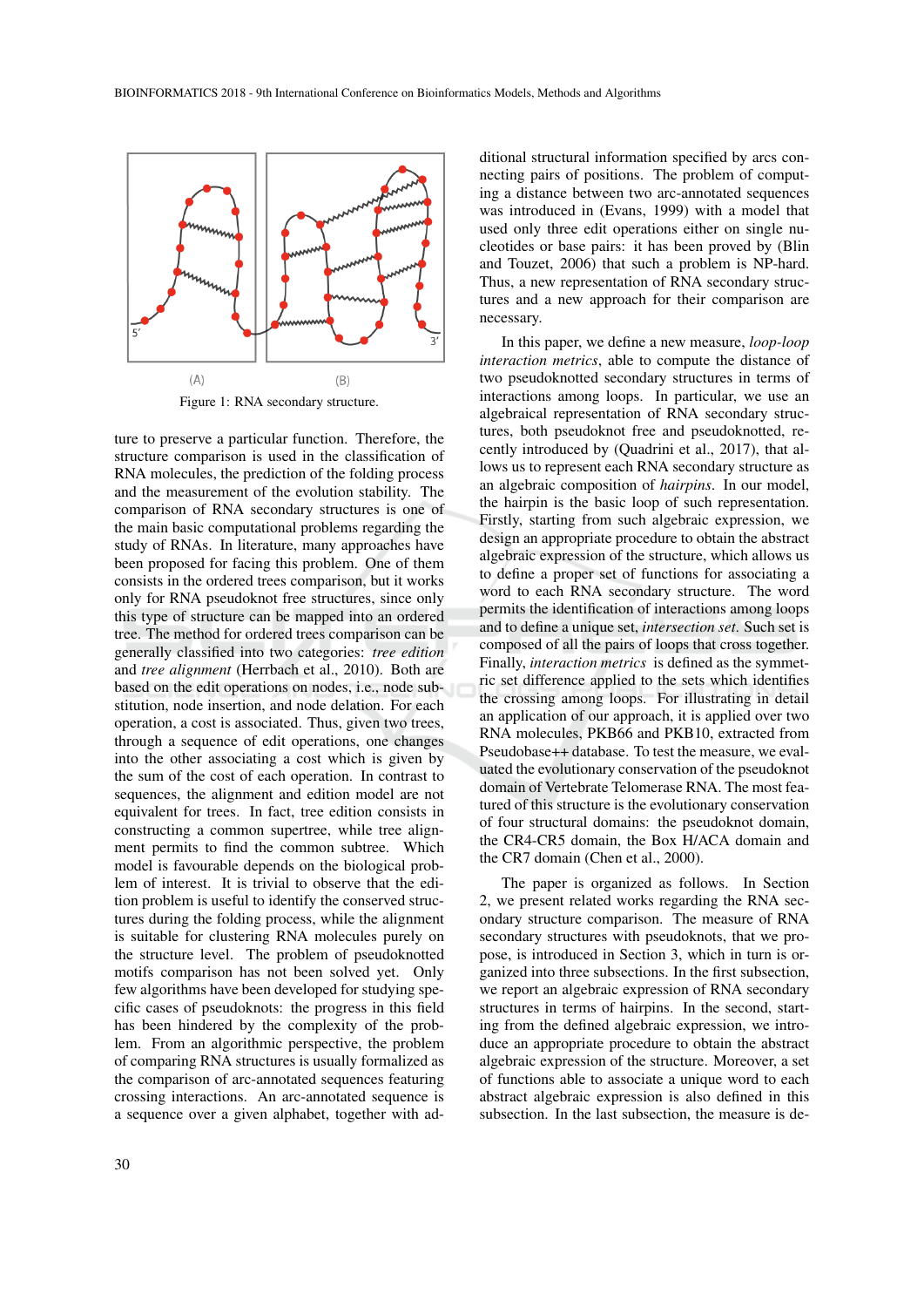scribed and an example of its application is shown. The results and some critical considerations are discussed in Section 4. The paper closes with some conclusions and future work in Section 5.

## 2 RELATED WORKS

The structure of a molecule provides a framework for its biological functions (Laskowski and Thornton, 2008). Thus, the knowledge of structures is very important and the ability to compare them is useful in the study of the function and evolution of RNA. In the literature, there are several approaches to represent RNA secondary structures which consist of formalizing them in terms of base pair sets, trees, graphs or diagram representations. As a consequence, several approaches have been proposed for RNA secondary structure comparisons and corresponding similarity measurements. The simplest comparison metric is the base pair distance (Ding et al., 2005), which gives us the number of different base pairs between two structures. Other approaches are also possible, such as the symmetric set difference, the Hausdorff distance, and the mountain metric (Moulton et al., 2000).

For comparing structures using tree representation, a classical approach is to first define a set of basic and atomic operations, called edit operations, that allow to change a structure into another. The methods for ordered tree comparisons can be generally classified into two categories: tree edition and tree alignment (Herrbach et al., 2010). In terms of alignment, a wide amount of algorithms based on tree comparisons have been designed (Shapiro, 1988), (Le et al., 1989), (Corpet and Michot, 1994). In addition, several tree edit distance metrics have been developed (Shapiro and Zhang, 1990), (Moulton et al., 2000), (Dulucq and Tichit, 2003). However, these approaches are not able to take into account the pseudoknotted RNA secondary structures. Mohl et al. (Möhl et al., 2010) developed a type system for decompositions. The main idea is that the scheme of a folding algorithm can be transformed into a dynamic-programming algorithm for the alignment. Rastegari and Condon in their work (Rastegari and Condon, 2007) proposed a meta algorithm, which starts by determining the class of each structure, and then selects a suitable dynamic programming algorithm. Song *et al.* (Song et al., 2015) introduced a method for aligning two known RNA secondary structures with pseudoknots based on the partition function to calculate the scores of the alignments between bases or base pairs of the two RNAs with a dynamic programming algorithm. Moreover, Evans (Evans, 2011) in her work proposed a polyno-

mial time algorithm for finding common RNA substructures that include pseudoknots.

## 3 MATERIAL AND METHODS

The new measure of RNA secondary structures with pseudoknots, that we propose, permits us to compare this kind of RNA structures in terms of interaction among loops. To define it, we use the algebraic expression, introduced by (Quadrini et al., 2017). Such algebraic expression is obtained from an appropriate operator able to model interactions among loops and the relative translation into a multiple contextfree grammar. These two concepts are reintroduced in Section 3.1. For more details, the interested readers can refer to (Quadrini et al., 2017). Starting from this algebraic expression, we obtain its abstract algebraic expression through the definition of an appropriate procedure in Section 3.2. Moreover, in the same section, we also introduce a set of functions able to associate a unique word to each abstract algebraic expression. This word permits us to design another procedure to identify interactions among loops and to define a set, where elements are pairs that represent two crossing loops. In Section 3.3, the new measure is introduced.

# 3.1 Algebraic Expression for RNA Secondary Structures

Each RNA secondary structure is composed of loops, which can be formalized by the operator  $\mathbb{X}_k$ . The operator maps two arc diagrams into another one, modeling each interaction among loops. It depends on a non-negative integer parameter, *k*, which indicates that the resulting structure is obtained by attaching the second arc diagram on the *k*−th nucleotides of the first one. The operator is well-defined if each nucleotide of the resulting structure performs at most one weak interaction. This restriction is due to the nature of RNA molecules. In other words, the situation illustrated in Figure 2 has to be excluded.



It is also well-defined if the two structures do not share nucleotides, i.e., the first arc diagram is followed by the second one. In other words, the two structures are concatenated, as shown in Figure 3. Formally, it is obtained when *k* is equal to 0.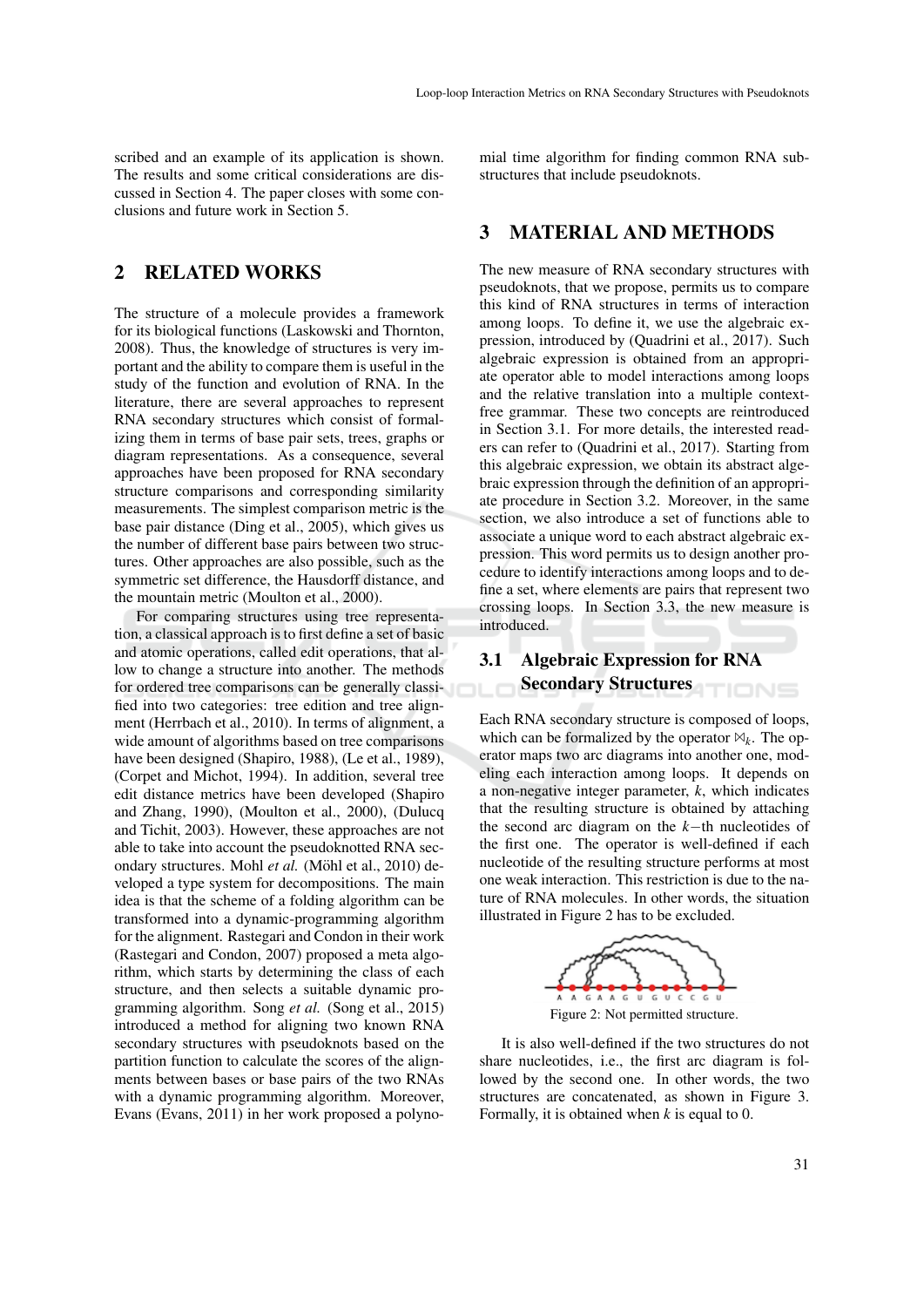

Algebraically,  $\langle a_1^s, a_N^s \rangle$   $\alpha$  ] represents an RNA secondary structure. More specifically,  $\alpha$  is the sequence of nucleotides (backbone) enclosed by the pseudoweak interaction, a fictitious weak interaction, between the first nucleotide,  $a_1$ , and the last one,  $a_N$ , identified by pair  $\langle a_1^s, a_N^s \rangle$ . See Figure 4 (A) for an illustration. Note that the molecule in Figure 4 (B) is a special case of an RNA secondary structure, referred to as a *pseudoloop* in this paper. It is an RNA secondary structure without head and tail. Algebraically, each nucleotide that performs a weak interaction with another one is represented by symbol  $\sharp$ , while the unpaired nucleotides are indicated by ε.



Figure 4: An example of secondary structure (A) and pseudoloop (B).

An example of the crossing operator application is illustrated in Figure 5. The second arc diagram is attached to the fifth nucleotide of the first arc diagram.



Figure 5: Example of a crossing operator application.

Formally, let *S*<sup>1</sup> and *S*<sup>2</sup> be two structures, where  $S_1 = (a_1^s, a_N^s) \langle a_2^s, \dots, a_{N-1}^s \rangle$  and  $S_2 = (b_1^s, b_M^s) \langle b_2^s, \ldots, b_{M-1}^s \rangle$ , the resulting structure,  $S_1 \bowtie_k S_2$ , is well defined if

$$
k = 0, \quad s \in \{\varepsilon, \sharp\}
$$
  

$$
\overline{S_1 \bowtie_k S_2 \rightarrow (a_1^s, b_M^s) \langle a_2^s \dots a_{N-1}^s a_N^s b_1^s \dots b_{M-1}^s \rangle}
$$
  

$$
k \le N, s \in \{\varepsilon, \sharp\}, ((b_1 = a_k) \land BC),
$$
  

$$
((b_2 = a_{k+1}) \land BC), \dots, ((b_{N-k} = a_N) \land BC)
$$
  

$$
\overline{S_1 \bowtie_k S_2 \rightarrow (a_1^s, b_M^s) \langle a_2^s \dots b_1^s \dots b_{N-k}^s b_{N-k+1}^s \dots b_{M-1}^s \rangle}
$$

where *BC* expresses the biological constraint, i.e. each nucleotide performs at most one weak interaction, and it is formalized as follows:

$$
BC:(s=\varepsilon, (\bar{s}=\varepsilon\vee \bar{s}=\sharp))\vee (s=\sharp, \bar{s}=\varepsilon).
$$

This operator is translated into a *Multiple Context-Free Grammar* (MCFG), introduced in (Seki et al., 1991). This choice is due to the inadequacy of a

Context-Free Grammar to describe the crossing dependence of pseudoknots; it can be proved by applying Ogdens Lemma (Harrison, 1978). Thus, a more expressive grammar is required.

Let  $\Sigma_{RNA} = \{A, U, G, C\}$  be the alphabet of RNA nucleotides, and let  $\Sigma_{\overline{RNA}} = \{(A, U), (U, A), (G, C), (C, G), (G, U), (U, G)\}$  $\{(A, U), (U, A), (G, C), (C, G), (G, U), (U, G)\}$ the alphabet of weak interactions, whose elements represent Watson-Crick or wobble base pairs. The first entry of each pair is the first nucleotide of the hydrogen bond, whereas the second one represents the corresponding complementary base pair. In other words, the nucleotides are identified by left,  $\pi_1(a_1, a_2) = a_1$ , and right,  $\pi_2(a_1, a_2) = a_2$ , which are canonical projection functions of the ordered pair. The grammar utilised is  $G_{RNA} = (V_N, V_T, R, S, F)$ , where  $V_N = \{S, P, L\}$ ,  $V_T = \Sigma_{RNA} \cup \Sigma_{\overline{RNA}} \cup \{[\ ,\ ]\}$ ,  $F = \{f_{(\bowtie,k)}\}$  is the set of partial functions, and the set of productions *R* is defined as follows:



where 
$$
x \in \Sigma_{\overline{RNA}}
$$
,  $\alpha \in \Sigma_{\overline{RNA}}^*$  and

$$
f_{(\bowtie,k)}[\![S,L]\!] = \left\{ \begin{array}{ll} S \bowtie_k L & \text{if } \bowtie_k \text{ is defined;} \\ \text{undefined} & \text{otherwise.} \end{array} \right.
$$

Such multiple context-free grammar *GRNA* generates uniquely all RNA secondary structures; as a consequence, each secondary structure can be uniquely decomposed in terms of a particular loop, i.e., hairpin. The start symbol, *S*, represents any RNA secondary structure. The first production of the grammar formalizes the concatenation between an RNA pseudoloop *P* followed by a sequence of nucleotides  $\alpha$ , eventually empty, and a loop *L*, whereas the second one represents both the crossing and the nesting between a pseudoloop *P* and a loop *L*. Finally, production  $P \rightarrow L$ generates a loop. Each loop *L* is a hairpin,  $L \rightarrow x[\alpha^+]$ , i.e., a Watson-Crick or a wobble base pair encloses a sequence of unpaired nucleotides,  $\alpha^+$ . For illustring an example, we take into account the structure PKB66 obtained from Pseudobase++ database (Taufer et al., 2008) illustrated in Figure 6.



Figure 6: The diagram of PKB66 molecule extracted from Pseudobase++ database (Taufer et al., 2008).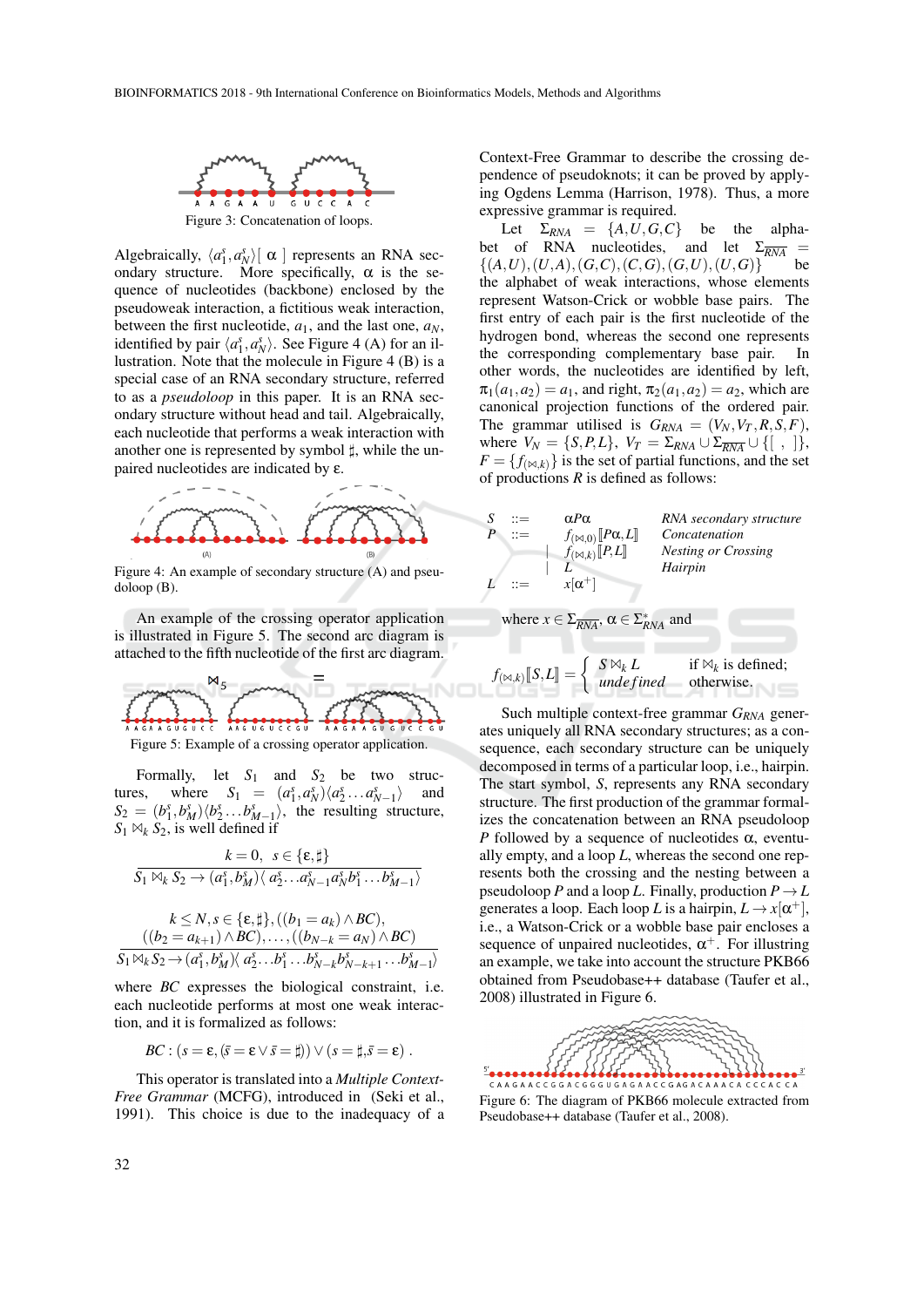It is a pseudoknot of SELEX-isolated inhibitor of HIV-1 reverse transcriptase (Burke et al., 1996). The head and the tail of the structure are  $\alpha_1 = CAAGAAC$ and  $\alpha_{10} = ACCA$ , respectively. The initial pseudoloop involves nucleotides from the 8-th to the 36-th. The pseudoloop is composed of crossings among weak interactions. Such crossings will be formalized making explicit hairpins. The order of choice of hairpins is well determined and such a choice depends on the complementary nucleotides of base pairs. In particular, the hairpin of the pseudoloop having the leftmost complementary nucleotides is selected. Thus, the first selected hairpin is  $x_8[\alpha_9]$  where  $x_8 = (G, C)$ and  $\alpha_9 = GGUGAGAACCGAGACAACACC$ . In this way, the reduced pseudoloop involves nucleotides from the 8-th to the 35-th. In the following step, the hairpin  $x_7[\alpha_8]$  has been explicited, where  $x_7 = (G, C)$ and  $\alpha_8 = GUGAGAACCGAGACAAACAC$ . Moreover, each time that a hairpin is added it is necessary to formalize in which nucleotide of the relative pseudoloop the hairpin is attached. Thus, the algebraic expression of the structure is

$$
S = \alpha_1 x_1 [\alpha_2] \bowtie_2 x_2 [\alpha_3] \bowtie_3 x_3 [\alpha_4] \bowtie_6 x_4 [\alpha_5] \bowtie_7 x_5 [\alpha_6]
$$

 $\mathbb{X}_8$   $x_6[\alpha_7]$   $\mathbb{X}_9$   $x_7[\alpha_8]$   $\mathbb{X}_{10}$   $x_8[\alpha_9]\alpha_{10}$  (1)

where  $\alpha_1 = CAAGAAC$  $\alpha_2 = GGACGGGUGAGAACC$   $x_1 = (C, G)$ <br>  $\alpha_3 = GACGGGUGAGAAC$   $x_2 = (G, C)$  $\alpha_3 = GACGGGUGAGAAC$   $\alpha_4 = ACGGGUGAGAA$   $\alpha_3 = (G,C)$  $\alpha_4 = ACGGGUGAGAA$ <br>  $\alpha_5 = AGAACCGAGACAAA$   $x_4 = (G, C)$  $\alpha_5 = AGAACCGAGACAAA$   $x_4 = (G, C)$ <br>  $\alpha_6 = GAGAACCGAGACAAAC$   $x_5 = (G, C)$  $\alpha_6 = GAGAACCGAGACAAC$   $x_5 = (G, C)$ <br>  $\alpha_7 = UGGAGACCGAGACAAACA$   $x_6 = (G, C)$  $\alpha_7 = UGAGAACCGAGACAAACA$ <br>  $\alpha_8 = GUGAGAACCGAGACAAACAC$ <br>  $x_7 = (U, A)$  $α_8 = GUGAGAACCGAGACAACAC$  $\alpha_9 = GGUGAGAACCGAGACAACACC$   $x_8 = (G,C)$  $\alpha_{10} = ACCA$ 

## 3.2 From the Algebraic Structure to the Intersection Set

The grammar, introduced in Section 3.1, permits the association of a unique algebraic expression for each RNA secondary structure in terms of hairpins. Such an algebraic expression contains the structural and biological information of the molecule. For each algebraic expression, it is possible to associate an abstract expression obtained by the first one by removing the nucleotides and introducing the position of the weak interaction into the structure. More specifically, each weak interaction divides the backbone into three parts, as illustrated in Figure 7, which are enumerated from left to right starting from 0.

For each algebraic expression

$$
S = \alpha x[\alpha^+] \boxtimes_k x[\alpha^+] \boxtimes_k \cdots \boxtimes_k x[\alpha^+] \alpha
$$



Figure 7: Backbone divided by an arc.

by applying the procedure of Abstract Algebraic Expression, the abstract algebraic expression is obtained. In other words, such procedure takes in input the algebraic expression of an RNA molecule obtained from the multiple context free grammar and returns another algebraic expression,

$$
S'=L\boxtimes_t L\boxtimes_t \cdots \boxtimes_t L
$$

Note that *t* is a non-negative integer that represents the part of the backbone which the successive loop is attached to. Thus, the operator  $\mathbb{M}_t$  is different from the initial crossing operator: the initial one depends on nucleotides, whereas the second one depends on the part of the backbone. We decided to maintain the same symbol in order to not overload the notation.





We take into account RNA molecule PKB66 introduced before and illustrated in Figure 6. Starting from its algebraic expression (1) and applying the procedure of Abstract Algebraic Expression, the relative abstract algebraic expression of the considered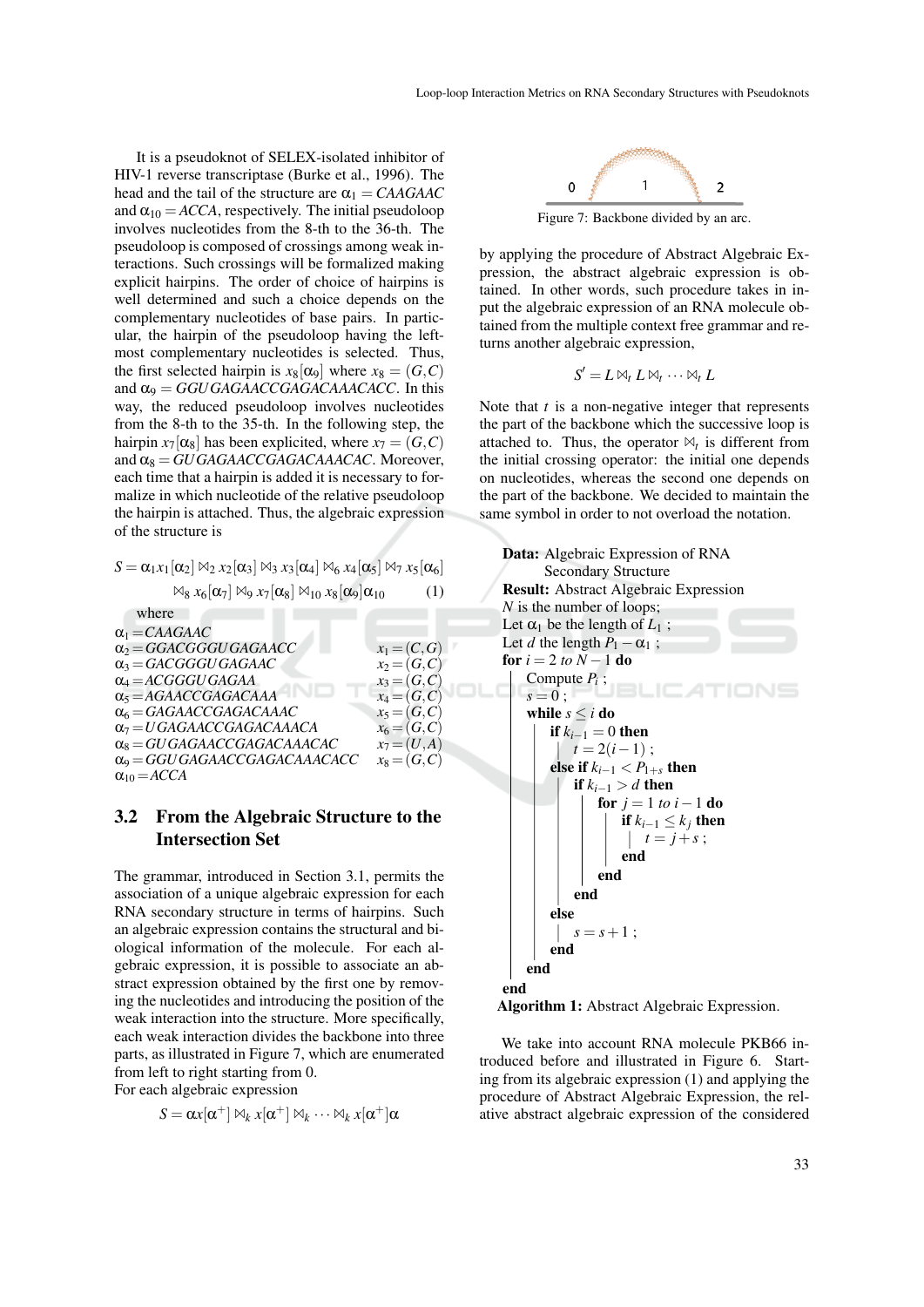molecule is obtained. It is

$$
S' = L_1 \boxtimes_0 L_2 \boxtimes_0 L_3 \boxtimes_3 L_4 \boxtimes_3 L_5 \boxtimes_3 L_6 \boxtimes_3 L_7 \boxtimes_3 L_8
$$
\n(2)

Let *S<sup>A</sup>* be the set of abstract algebraic expressions. Let  $\mathcal{L}: S_A \to W_S$  be a rewriting rule that associates to each abstract expression another expression. Each loop is indicated by its starting ,  $x_i$ , and final,  $\overline{x_i}$  points, and a  $\wedge_k$  is associated to each  $\mathbb{N}_k$ . Note that the nonnegative integer parameter  $k$  is the same for both expressions.

$$
\mathcal{E}[\![L_i \boxtimes_k S]\!] = \left\{ \begin{array}{ll} \mathcal{E}[\![L_i]\!] \mathcal{E}[\![\boxtimes_k]\!] \mathcal{E}[\![S]\!] & \text{if } S = L_j \vee \\ \bot & S = L_j \boxtimes_k S \\ \bot & \text{otherwise.} \end{array} \right.
$$
\n
$$
\mathcal{E}[\![L_i]\!] = x_i \overline{x_i} \quad i \in \mathbb{N}
$$
\n
$$
\mathcal{E}[\![M_i]\!] = \Lambda_i \quad k \in \mathbb{N}
$$

 $E[\mathbb{N}_k] = \wedge_k \quad k \in \mathbb{N}$ Let  $\mathcal{F}: W_S \to w$  be a rewriting rule that for each element of *W<sup>S</sup>* associates a word that identifies uniquely the structure in terms of initial and final points of loops.

$$
\mathcal{F}[\![\omega \wedge_k x_j \overline{x_i}]\!] =
$$
\n
$$
\begin{cases}\nw_1 \dots w_{k-1} x_j w_{k+1} \dots w_N \overline{x_i} & \text{if } length(\omega) > k \\
\bot & \text{otherwise.} \n\end{cases}
$$
\n
$$
\mathcal{F}[\![\omega \wedge_k x_j \overline{x_i} \wedge_{k'} x_s \overline{x_s}]\!] =
$$
\n
$$
\begin{cases}\n\mathcal{F}[\![\omega' \wedge_{k'} x_s \overline{x_s}]\!] & \text{if } \omega' = \mathcal{F}[\![\omega \wedge_k x_j \overline{x_i}]\!] \\
\bot & \text{otherwise.}\n\end{cases}
$$

For illustrating an application of the previous rewriting rules, we again consider the molecule PKB66. Applying the rewriting rule *E* to the Abstract Algebraic Expression 2, the following term is obtained

$$
\omega_A = x_1 \overline{x_1} \wedge_0 x_2 \overline{x_2} \wedge_0 x_3 \overline{x_3} \wedge_3 x_4 \overline{x_4} \wedge_3
$$
  

$$
x_5 \overline{x_5} \wedge_3 x_6 \overline{x_6} \wedge_3 x_7 \overline{x_7} \wedge_3 x_8 \overline{x_8}
$$
 (3)

Applying the rewriting rule  $\mathcal F$  to previous term, we have

$$
w = x_1 x_2 x_3 x_8 x_7 x_6 x_5 x_4 \overline{x_1 x_2 x_3 x_4 x_5 x_6 x_7 x_8} \tag{4}
$$

For each word by applying the following procedure, the intersection Loop Set, the Intersection set is obtained. Such set is composed of all the pairs of loops that cross together.

The intersection set of the considered structure, obtained applying the previous algorithm, illustrated in Figure 6 is

$$
V = \{ (L_1, L_4), (L_1, L_5), (L_1, L_6), (L_1, L_7), (L_1, L_8), (L_2, L_4), (L_2, L_5), (L_2, L_6), (L_2, L_7), (L_2, L_8), (L_3, L_4), (L_3, L_5), (L_3, L_6), (L_3, L_7), (L_3, L_8) \}
$$

**Data:** *w*, word associated to RNA secondary structure  
\n**Result:** Intersection set associated to the structure  
\n*N* is the number of loops;  
\n**for** 
$$
i = 1
$$
 *to N* **do**  
\nSelect  $x_i$  and  $\overline{x_i}$ ;  
\n $w_i$  is the subword from  $x_i$  to  $\overline{x_i}$ ;  
\n $M_i$  is the length of  $w_i$ ;  
\n $V = V \cup \{L_i\}$ ;  
\n**for**  $j = 1$  *to*  $M_i$  **do**  
\nSelect  $w_i[j] = a_j$ ;  
\n**if**  $a_j = x_k$  and  $\overline{x_k}$  is an element of  $w_i$   
\n**then**  
\n**else**  
\n $V = V \cup \{L_k\}$ ;  
\n**end**

end end

Algorithm 2: Intersection Loops Set.

# 3.3 A Measure for Comparing RNA Secondary Structure

Each RNA secondary structure can be represented as an algebraic composition of hairpins, considered as basic loops. The new measure, that we propose, is based on the interactions among loops. Let  $S_1$  and  $S_2$ be two RNA secondary structures with pseudoknots. Let  $V_1$  and  $V_2$  be the respective intersection sets obtained applying the methodology introduced in Section 3.2. Each element of the two sets represents an interaction between two loops. For example, if the pair  $(L_1, L_2)$  is an element of  $V_1$ , it means that  $L_1$  and  $L_2$  are two loops of structure  $S_1$  and they cross each other. Thus, two structures can be compared taking advantage of the set theory. Many methods have been proposed in literature. In this case, the *symmetric set difference* is a good first approach to evaluate the difference of structures.

*Definition 1*: The *interaction metrics*  $d_I$  is the cardinality of the *symmetrics difference* between the sets of interaction among loops  $V_1$  and  $V_2$ ,

$$
d_I(V_1,V_2)=|(V_1\setminus V_2)\cup (V_2\setminus V_1)|
$$

where  $V_1$  and  $V_2$  are the intersection sets of structure *S*<sub>1</sub> and *S*<sub>2</sub> , respectively. Note that  $A \setminus B$  is the set of all elements that are in *A*, but not in *B*. Hence, we count the crossings present in either of the structures, but not in both. This *interaction loop distance* is a *metric*. This metric is very strict: all differences have the same weight. It does not take into account the backbone of the two structures. For illustating an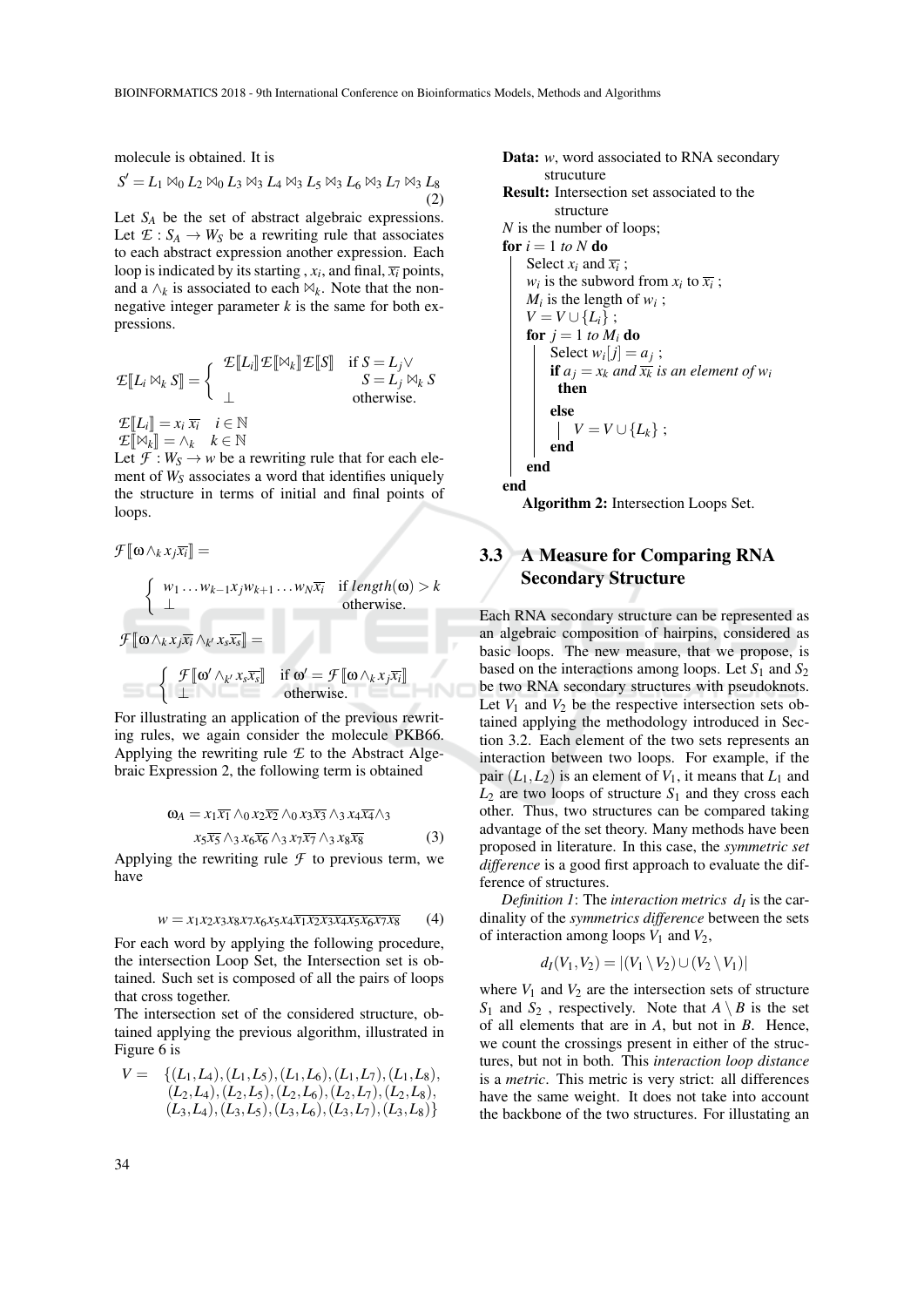

Figure 8: The diagram of PKB66 molecule extracted from (Taufer et al., 2008).

application of the proposed measure, we consider as examples two structures,  $S_1$  and  $S_2$ . Let  $S_1$  be PKB66 molecule illustrated in Figure 6 and let  $S_2$  be PKB10 molecule illustrated in Figure 8. It is tRNA-like structure 3'end pseudoknot of ononis yellow mosaic virus.

Its intersection loops set is

 $V_2 = \{(L_1, L_4), (L_1, L_5), (L_1, L_6), (L_1, L_7), (L_1, L_8),\}$  $(L_1, L_9), (L_2, L_4), (L_2, L_5), (L_2, L_6), (L_2, L_7),$ (*L*2,*L*8),(*L*2,*L*9),(*L*3,*L*4),(*L*3,*L*5),(*L*3,*L*6),  $(L_3, L_7), (L_3, L_8), (L_3, L_9)$ 

The distance in terms of interaction among loops of the two considered structure is  $d_I(V, V_2) = 3$ . In fact, the cardinality of the difference between  $V$  and  $V_2$  is 0 since each element of *V* is also in  $V_2$ , vice versa the cardinality of  $V_2 \setminus V$  is 3 because of three pairs,  $(L_1, L_9), (L_2, L_9), (L_3, L_9)$ , are elements of  $V_2$ , but they are not in *V*.

#### 4 RESULTS AND DISCUSSIONS

In this paper, we introduced a measure able to compare RNA secondary structures in terms of interactions among loops. In order to test the measure, we evaluated the evolutionary conservation of the pseudoknot domain of Vertebrate Telomerase RNA. Telomerase is a ribonucleoprotein enzyme that maintains telomere length by adding telomeric sequence repeats onto chromosome ends. The essential RNA component of telomerase provides the template for secondary structure of telomeric repeat synthesis. The most featured Vertebrate Telomerase RNA is the evolutionary conservation of four structural domains: the pseudoknot domain, the CR4-CR5 domain, the Box H/ACA domain and the CR7 domain (Chen et al., 2000). Applying the proposed methodology to the two pseudoknots, the distance is

### $d_I(V_H, V_S) = 0$

where  $V_H$  and  $V_S$  are the intersection sets of the two pseudoknots domains of human and sharpnose shark telomerase RNAs, respectively. The result,  $d_I(V_H, V_S) = 0$ , shows that each interaction between loops belongs to both molecules. As consequences, the structure is conserved in accordance to the results present in the literature (Chen et al., 2000). Moreover,

this measure, able to capture the interactions between loops, can be also applied to classify the molecules. Although two molecules of each pair are characterized by a functional similarity, the interaction among loops can differ. For example, we take into account a pair of molecules, extracted from (Taufer et al., 2008), that involves structural elements for translation initiation and ribosome recruitment found in the viral internal ribosome entry site (PKB223) and the V4 domain of 18S rRNA (PKB205) (Pasquali et al., 2005). Applying the proposed methodology to the two pseudoknots, the distance  $d_I(V_{PKB223}, V_{PKB205}) = 24$ , where *VPKB*<sup>223</sup> and *VPKB*<sup>205</sup> are the intersection sets of the PKB223 and PKB205 molecules, respectively. This information can be considered as a *structural constrain* to guide the secondary structure folding. In fact, the biological presumption is that the RNA structure folds hierarchically. During the folding process, pseudoknot free structures are initially formed, whereas pseudoknots motifs are generated later to minimize the energy. Thus, a classification of the structures is useful to understand or classify how the structure evolves. Moreover, the measure can be also used to detect a mutation. At a structural level, the measure is able to capture the interactions between the loops. Each interaction between two loops is determined by a crossing of two base pairs. Taking the crossing among base pairs in consideration permits to define a more precise energy function than the standard one (Vernizzi et al., 2016).

The introduced measure is obtained taking advantage of the set theory. In particular, the symmetric difference of sets has been used. Other similarity functions can be applied to reach a more accurate measure based on interactions among loops. A list of useble similitarity functions is reported in Table 1.

Table 1: Similarity functions over two set *X* and *Y*.

| <b>Similarity Functions</b> | Definition                                    |
|-----------------------------|-----------------------------------------------|
|                             |                                               |
| Intersection                | $S_B(X,Y)= X\cap Y $                          |
| Cosine                      | $S_C(X,Y) = \frac{ X \cap Y }{\sqrt{ X  Y }}$ |
| Dice                        | $S_D(X,Y) = \frac{2 X \cap Y }{ X + Y }$      |
| Hamming                     | $S_H(X,Y) =  (X \cap Y) \cup (X \cup Y)^C $   |
| Jaccard                     | $S_J(X,Y) = \frac{ X \cap Y }{ (X \cup Y) }$  |

From an algorithmic point of view, for each RNA molecule, in order to define the measure, we obtained a word that uniquely represents the secondary structure. Over this word, it is possible to define a set of rewriting rules that permits us to obtain the shape of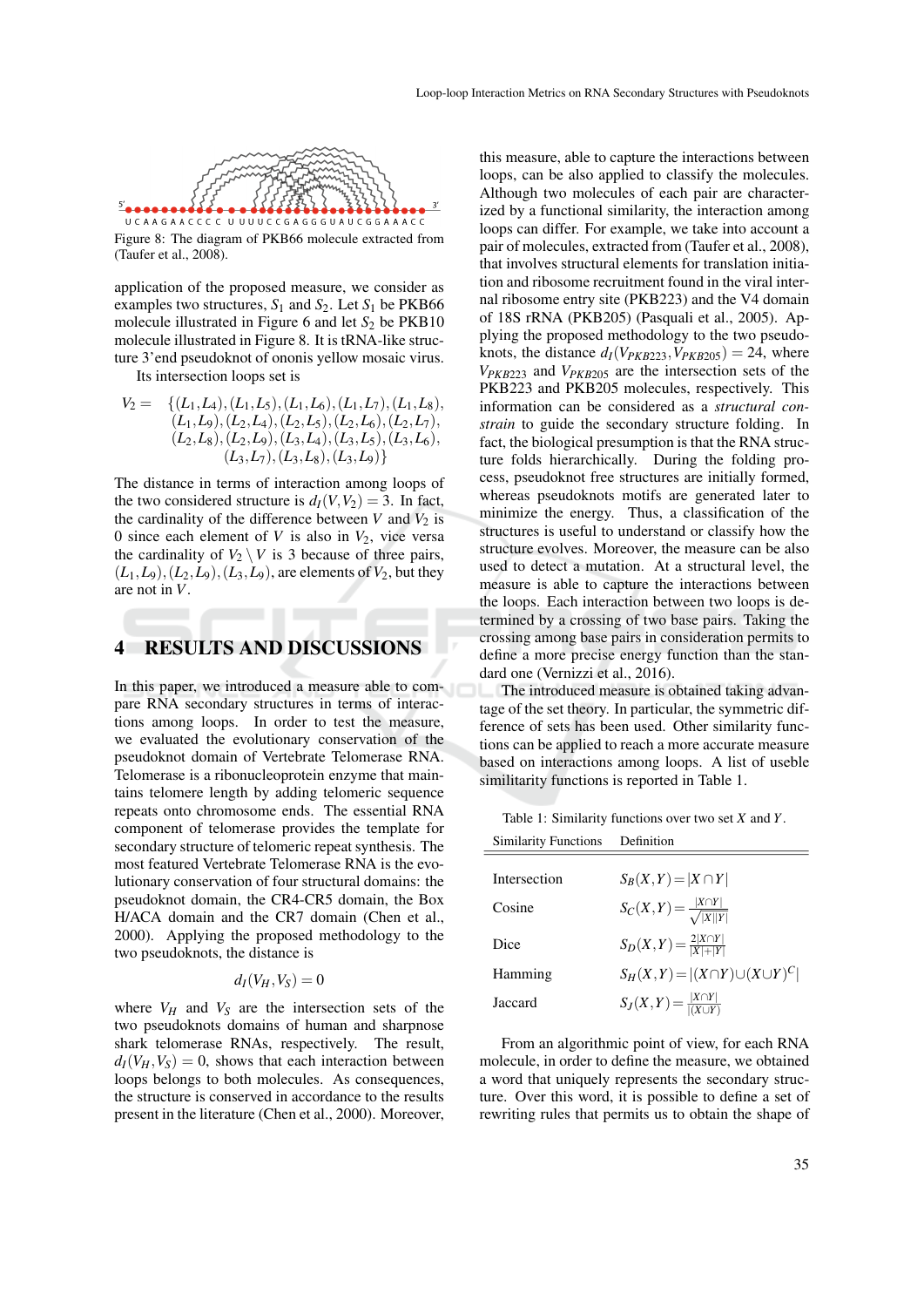each molecule. The shape is a topological concept widely used by Bon (Bon et al., 2008) and Reydis *et al.* (Reidys et al., 2011). Moreover, it is also possible to define an algorithm to compute some topological invariants, such as *genus* and *crossing number* (Vernizzi et al., 2016). Another possible procedure over the word can be easily defined to detect whether or not a pseudoknot belongs to a given class. Understanding if two structures are characterized by the same pseudoknots is useful for the choice of the particular algorithm for comparing the two structures taking into account the biological relevant operations such as addition, deletion, and substitution of nucleotides or base pairs.

## 5 CONCLUSIONS

The biological function of an RNA molecule depends on its structure. As a consequence, the molecule cannot sustain substantial changes to its secondary and tertiary structures to preserve the particular function. Thus, the knowledge of the structure is very important and the ability to compare the RNA structure motifs supports the study of function and evolution of RNA.

In this paper, we proposed a measure to compare RNA secondary structures with pseudoknots in terms of interactions among loops. From a biological point of view, it is useful to identify the conserved structures during the evolution since its primary structure is often unpreserved. In fact, this measure is able to detect the global properties of the molecules taking advantage of the set theory. Consequently, a benefit is that it can be computed quickly. Its properties make the measure easy to be handled theoretically. A statistical study over a large set of molecules can be performed in order to determine a new clusterization. This clusterization can be compared with others taken from differnt approaches present in the literature.

We plan to improve the developed software that implements the measure and the whole methodology presented in this paper in order to investigate and analyze in statistical terms the correlations between the proposed measure and the functions of RNAs. Moreover, we plan to evaluate the five similarity functions in order to classify the performance of the different similarity functions as measured. For reaching the goals, we have decided to compare molecules extracted from the Rfam (Nawrocki et al., 2015) database. This database classifies non-coding RNAs in families whose member posses a similar secondary structure, suggesting evolutionary relationships and similar functions. Moreover, this database provides a consensus secondary structure for each family.

### ACKNOWLEDGEMENTS

We acknowledge the financial support of the Future and Emerging Technologies (FET) programme within the Seventh Framework Programme (FP7) for Research of the European Commission, under the FET-Proactive grant agreement TOPDRIM (www.topdrim.eu), number FP7-ICT- 318121.

### REFERENCES

- Blin, G. and Touzet, H. (2006). How to compare arcannotated sequences: The alignment hierarchy. In *International Symposium on String Processing and Information Retrieval*, pages 291–303. Springer.
- Bon, M., Vernizzi, G., Orland, H., and Zee, A. (2008). Topological classification of RNA structures. *Journal of molecular biology*, 379(4):900–911.
- Burke, D. H., Scates, L., Andrews, K., and Gold, L. (1996). Bent pseudoknots and novel rna inhibitors of type 1 human immunodeficiency virus (hiv-1) reverse transcriptase. *Journal of molecular biology*, 264(4):650– 666.
- Chen, J.-L., Blasco, M. A., and Greider, C. W. (2000). Secondary structure of vertebrate telomerase rna. *Cell*,  $100(5):503 - 514.$
- Corpet, F. and Michot, B. (1994). Rnalign program: alignment of rna sequences using both primary and secondary structures. *Computer applications in the biosciences: CABIOS*, 10(4):389–399.
- Dill, K. (1990). Dominant forces in protein folding. *Biochemistry*, 29(31):7133–55.
- Ding, Y., Chan, C. Y., and Lawrence, C. E. (2005). Rna secondary structure prediction by centroids in a boltzmann weighted ensemble. *Rna*, 11(8):1157–1166.
- Dulucq, S. and Tichit, L. (2003). Rna secondary structure comparison: exact analysis of the zhang–shasha tree edit algorithm. *Theoretical Computer Science*, 306(1- 3):471–484.
- Evans, P. (1999). Algorithms and Complexity for Annotated Sequences Analysis. PhD thesis, University of Victoria.
- Evans, P. A. (2011). Finding common rna pseudoknot structures in polynomial time. *Journal of Discrete Algorithms*, 9(4):335 – 343.
- Ferré-D'Amaré, A. and Doudna, J. (1999). Rna folds: insights from recent crystal structures. *Annual review of biophysics and biomolecular structure*, 28(1):57–73.
- Harrison, M. A. (1978). *Introduction to formal language theory*. Addison-Wesley Longman Publishing Co., Inc.
- Herrbach, C., Denise, A., and Dulucq, S. (2010). Average complexity of the jiang–wang–zhang pairwise tree alignment algorithm and of a rna secondary structure alignment algorithm. *Theoretical Computer Science*, 411(26):2423–2432.